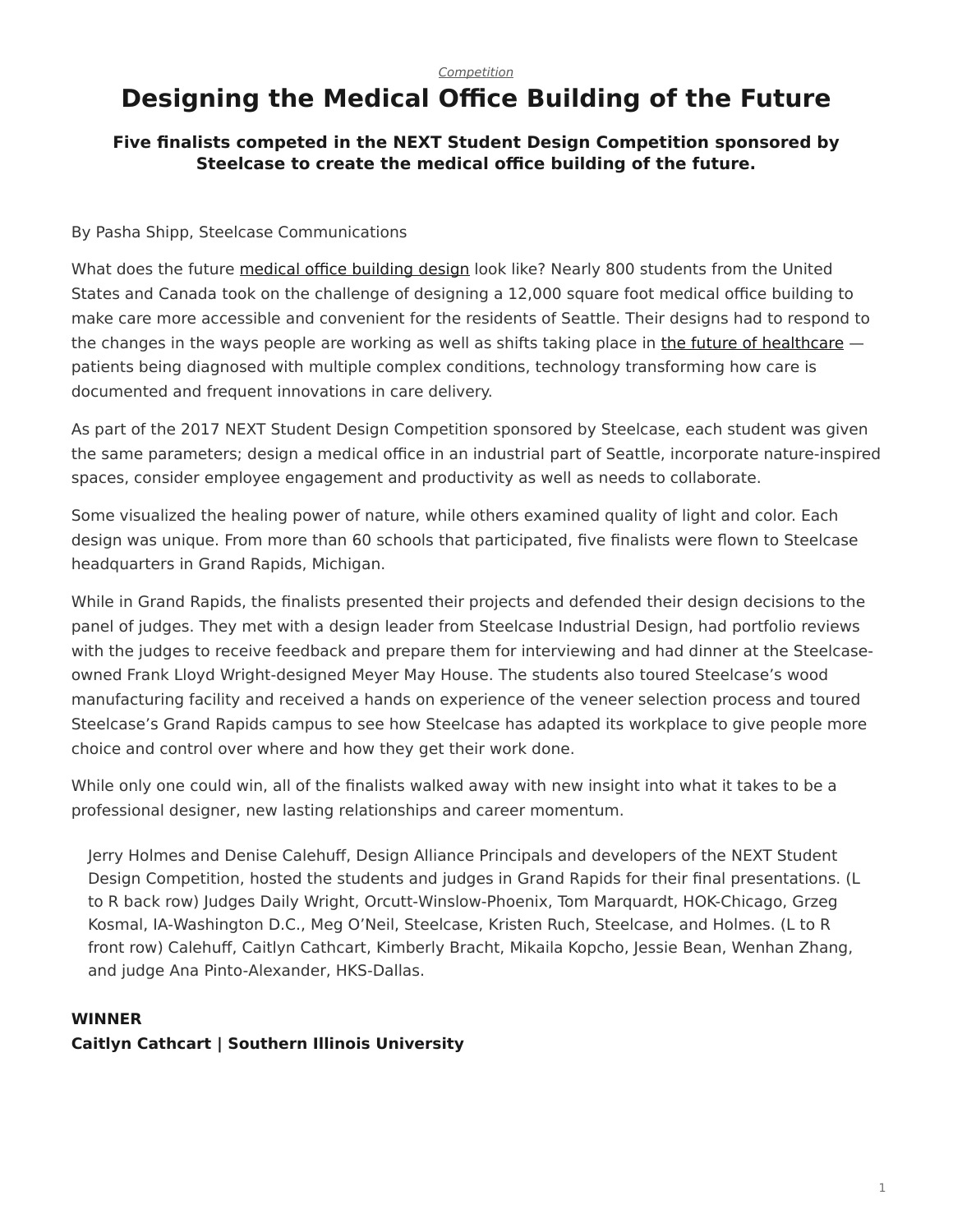"The most impressive thing about Cathcart's design was that it was thorough, client focused, concise and well edited," said judge Tom Marquardt, HOK Vice President, Director of Interiors for their Chicago office. "It would have been a solution that –– had she worked for me –– I would have been proud to see her present such a client driven solution that responds so clearly to an extremely rigorous brief."

Cathcart's winning design blends color, pattern and circulation to achieve a space that prioritizes collaboration and creates a sense of connection and belonging. She tied the design to the community of Seattle. Cathcart says the assurance the competition gave her made the most impact. Receiving a cash prize for herself and her design program was an added bonus on top of a transformative experience.

"This opportunity helped me learn and grow tremendously as a designer while preparing me for my future," Cathcart said. "The depth of this project pushed me to accomplish things I never had before."

Cathcart is energized by her win, ready to pursue new design challenges. "This entire experience—from designing, to being in Grand Rapids—inspired me to be more curious and expand my mind," she said. "Any chance that I get, I am going to start reading and researching things that will help continue my growth. I realize that I still have so much to learn and I am more than ready to start."

Laura Morthland, Cathcart's professor, couldn't be more proud of her student. "It was such an honor to have her represent SIU as a semifinalist, but to know that she had won the entire competition was amazing," she said. "She has always been a talented designer, but she often lacked confidence in her own ability. To see her walk through the competition and come out on the other end as the winner was one of the happiest moments I have had in teaching." SIU has already decided to earmark its portion of the prize for a new scholarship called the "NEXT Scholarship in Interior Design."

#### **FINALIST**

#### **Kimberly Bracht | UNC Greensboro**

Kimberly Bracht's design drew from the seaport culture of Seattle.

"I was trying to get rid of the clinical feeling medical offices can have," she explained. "I wanted it to be more approachable, edgy. I used shipping containers, inspired by the port of Seattle," she continued. "A port of international trade, connecting the ocean to the interior. I used those containers to get rid of the medical feeling and connect the environment to the space."

Of everything she experienced during the competition, the support her professor showed her along the way stood out.

"I have a mentor, my professor, Travis Hicks, who had a huge impact on this project," Bracht said. "He walked through the project with me step-by-step. He sent it to other professors in the department to look at it," she continued. "There was really a community aspect to it."

#### **FINALIST**

#### **Jessie Bean | Virginia Tech**

Evergreen trees inspired Jessie Bean's concept. Bean used biophilia as the linchpin of her design accentuating shared spaces with earthy tones and fun patterns.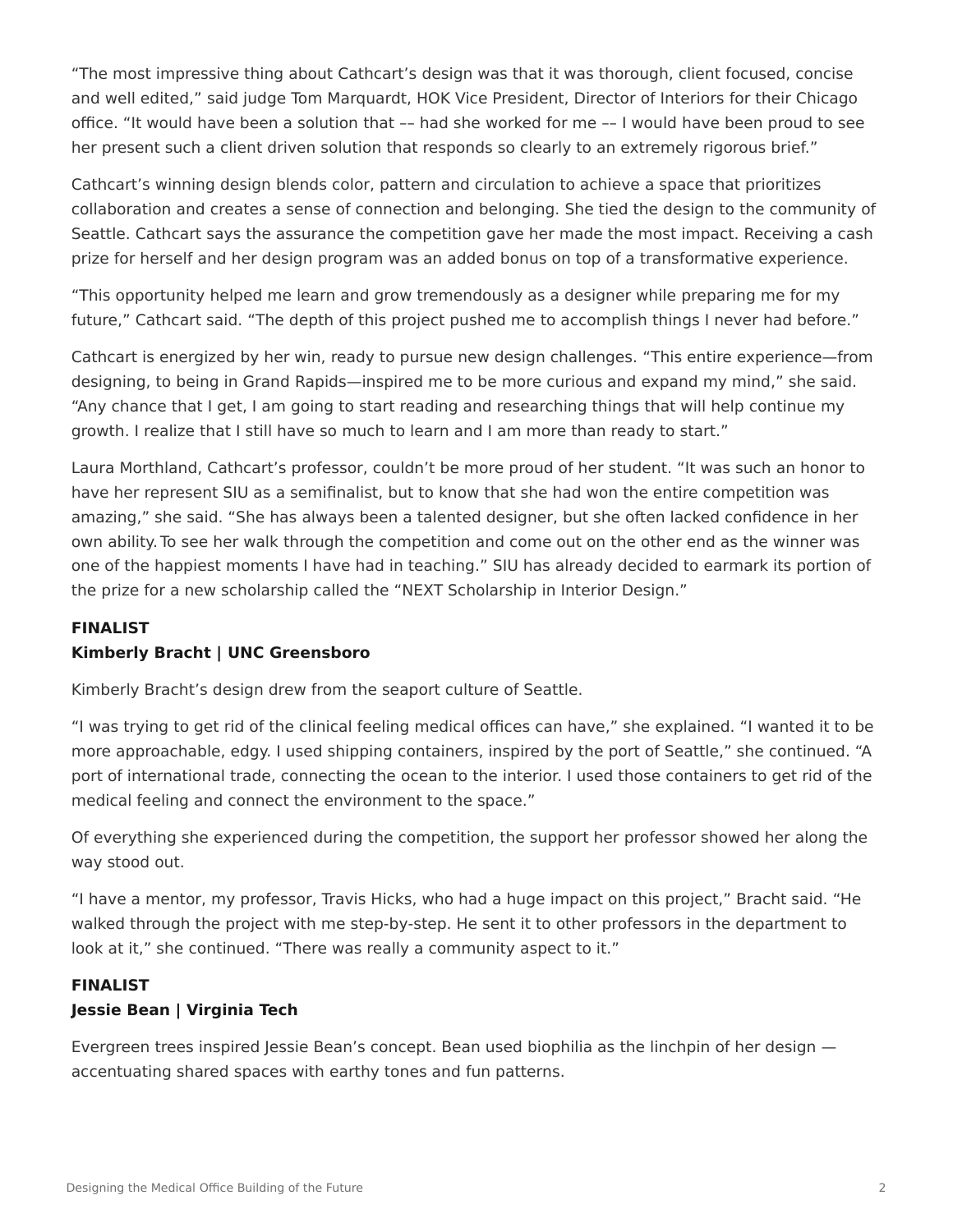"Nature was one of the biggest inspirations for my design," Bean said. "I looked to the evergreens surrounding Seattle and used their density and hierarchy to inform my concept and space planning. I considered how plants are resilient in the ways in which they tolerate conditions of adversity and related that to how people are resilient in how they use clinical services such as our competition project, the NEXT Medical Office."

Relationships are what Bean values most about the competition experience. "I wanted to be sure to make strong connections with people — other participants, judges and Steelcase," Bean said. "I'll be keeping and utilizing those connections for the rest of my career."

### **FINALIST**

## **Mikaila Kopcho | University of Minnesota**

Kopcho's design experimented with topography and layers, giving each space a unique, but cohesive feel.

"I did a lot of research," she said. "I connected Seattle to mountains and outdoor activities. Looking at topographical maps, layers, and curves became the main inspiration for the design."

More than anything, Kopcho left knowing the importance of being able to tell the story about how and why she developed her design. experience. "I've learned so much," Kopcho said. "The biggest thing I heard is every design needs a purpose and story behind it. It's something I'll think about with every design decision."

#### **FINALIST**

## **Wenhan Zhang | Columbia College Chicago**

Circulation and geometry motivated Zhang's design. His medical office balanced sleek, polished shapes and bright pops of color.

"I treated this project as not just a project, but also a way to help improve myself with process implementation," Zhang said. "It was important to me that the function of the space created a relaxed, comforting environment for patients and employees."

Of all the competition's pieces and parts, he valued the portfolio revue most. Judges took the time to give each finalist personal advice to help them land a job in the future.

"The portfolio review was a great opportunity to hear how to improve. Learning to tell a story and how to deliver a good presentation in the future is so important," he said.

Judge Ana Pinto-Alexander, HKS group director for health interiors, says each finalist should be proud of their tremendous accomplishment.

"They were all winners," she said. "To make it from nearly 800 applications to one of five finalists –– that makes you a winner. They were all exceptional in every way," she continued. "This should be an affirmation that they're doing the right thing."